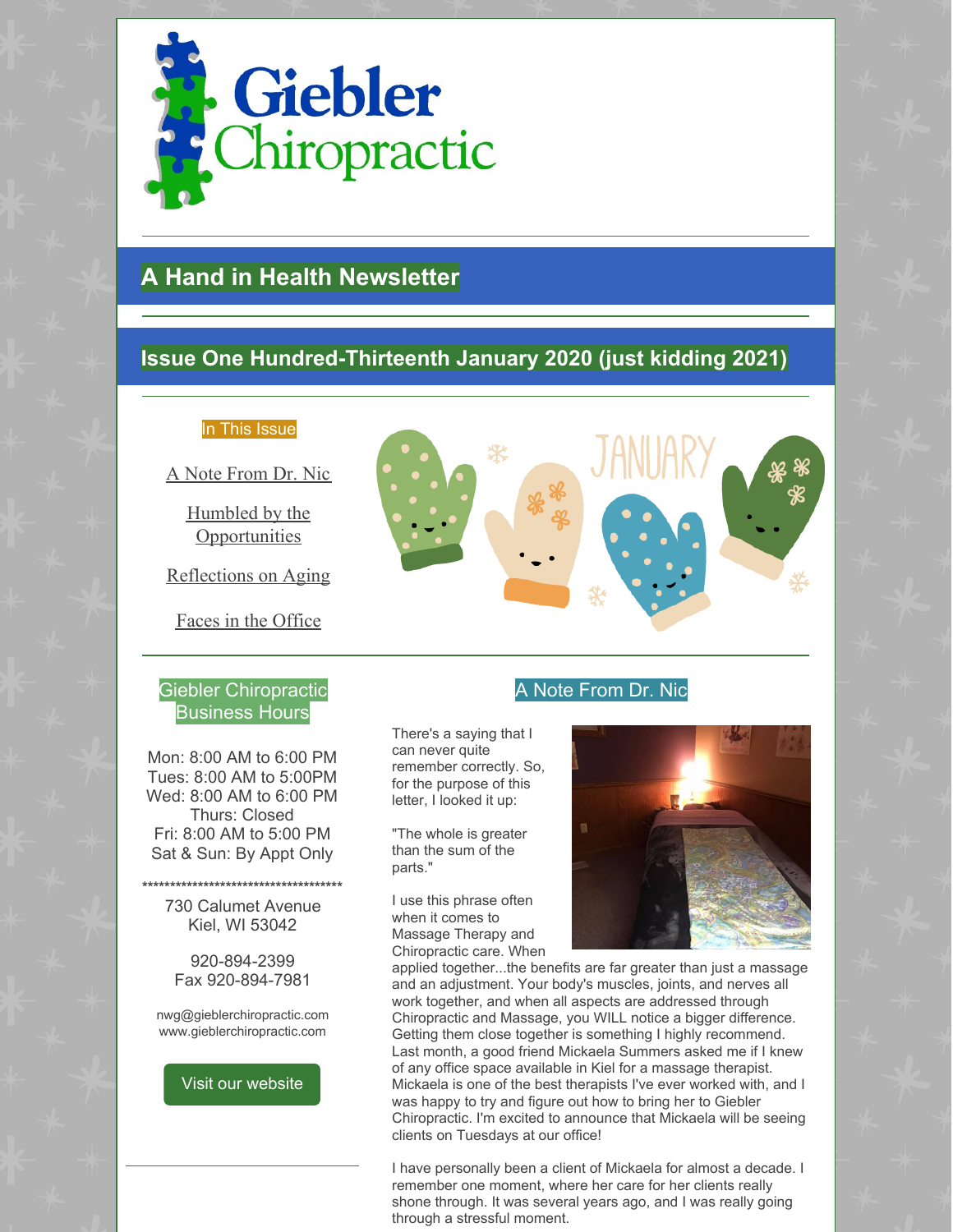## \*We Need Your Help\*

Our Newsletter went out to 390 people this month! Our goal in 500... please forward the email to your friends and family!!

> Thanks in advance Dr. Nic

**Receive A Hand in Health...**

Join Our [Mailing](http://www.gieblerchiropractic.com/newsletter/) List!



I thought it would be perfect to get a massage and relax a bit. Except, I couldn't. My brain just kept going and going and going. It didn't take long for

Mickaela to notice this mental tension in my muscles. She stopped for a moment, told me she didn't know what was going on or if I even wanted to talk about it...but if I did, she would listen, and in the meantime, she suggested I really focus on deep breaths and relaxing.

I did...and it really, really helped. Mickaela is more than just a massage therapist. There is a level of care with her that is truly special. I highly recommend you book an appointment...whether you just want to get your tight muscles calmed down, or really want to get away and 'vacation' for an hour or 90 minutes...she can help.

Welcome Mickaela!

[BOOK](https://square.site/book/8PP0X50CQZQY2/massage-therapy-by-mickaela) NOW

**Humbled by the Opportunities**

## **Riddle me this:**

Name the most recent year in which New Years Day came before Christmas.



Last week I had the pleasure of seeing Theresa at our office on her 91<sup>st</sup> birthday. In the next room, I had the pleasure of adjusting Ensley on the day she turned 6 weeks old. One aspect of chiropractic that I love is the diversity of people I get to work with, and this was a perfect example of that. Theresa was receiving a regular adjustment for maintenance. She is active, healthy, and keeps busy with crafts, which can sometimes cause pain in her neck, shoulders, and arms. A regular adjustment helps to keep her moving and active, and most importantly, healthy! I truly enjoy seeing her every time I do, and we always seem to share a laugh during the visit as well.

Ensley was having some digestion issues as she figured out life outside of the womb, and to work with her and her mother has been equally rewarding. Infants and children often can't tell you what is wrong…but they know something is wrong. By checking their muscles and joints, and making any gentle adjustments that

## Powerster comfortably into 20



This new, improved Powerstep features strong, medical-grade polypropylene shells, calibrated with flexibility for comfort, PLUS doublelayered Poron® / EVA cushioning and a Poron® heel Comfort Cushion™ for shock absorption and patient comfort.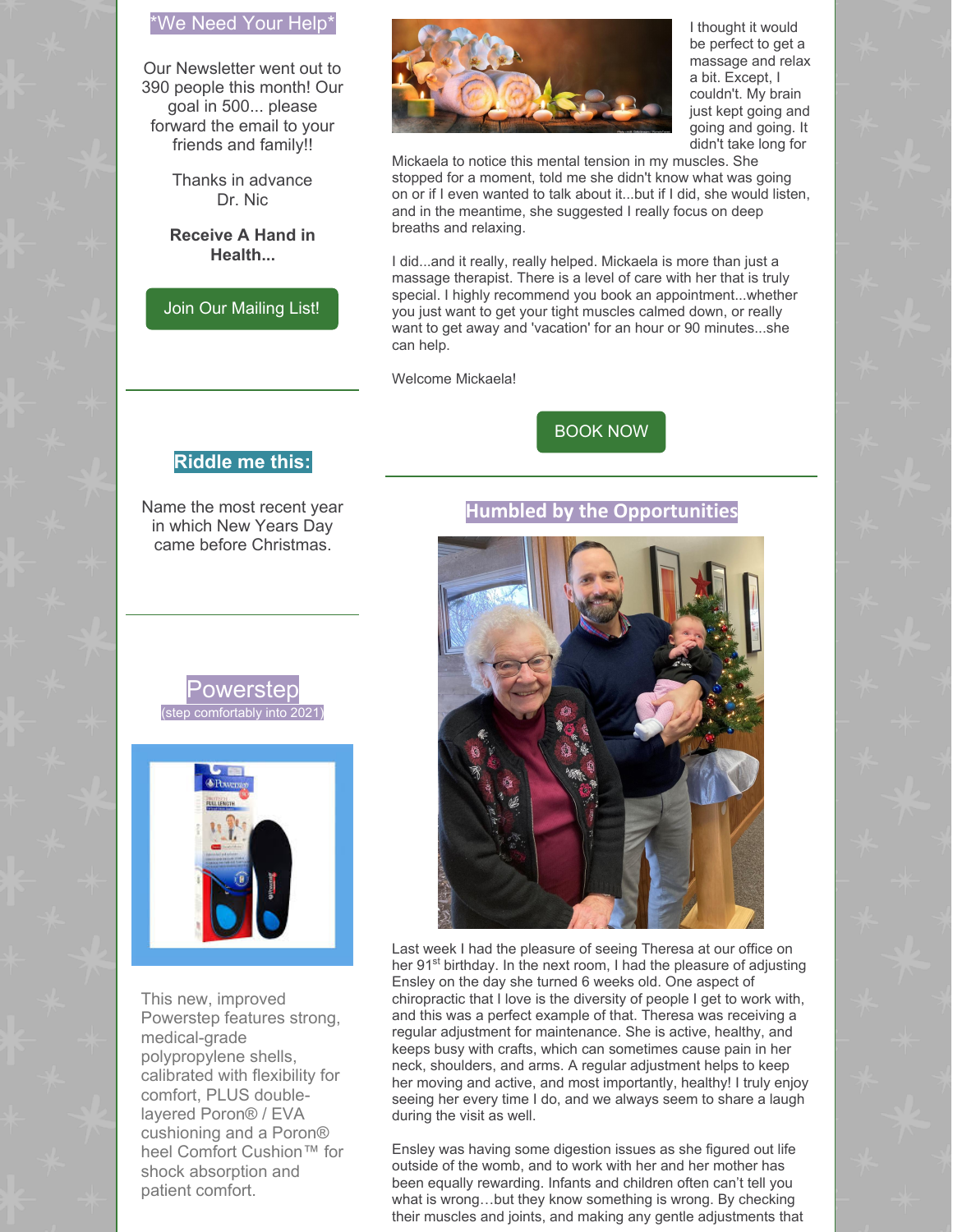Stability is further enhanced by "neutral" forefoot/rear-foot posts and a well-contoured heel cradle.

Powerstep® ProTech Full Length™ Pro is to be distributed exclusively by medical professionals and provides such exceptional relief of plantar fasciitis and other common ailments, you'll be proud of the results.

are needed, the child's nervous system can function more efficiently and lead to better growth and development. As the chiropractor, I just provide the adjustments. It's up to Theresa and Ensley's bodies to heal and grow. I am fortunate to be able to help and humbled by the opportunities. Thank you, Theresa and Ensley!



#### Did you know?

The "attack rate" of a disease is the percentage of an at-risk population that contracts the disease during a specified time interval. In other words, what percentage of people who were 'exposed' to the disease will actually get it?

A study from December 14th 2020 in the Journal of the American Medical Association found the Attach Rate of Covid in households was 18% if there was a SYMPTOMATIC person in the house.

It was only 0.7% among Asymptomatic or Presymptomatic people.

So...if you don't have symptoms but DO have the virus, the likelihood of passing it along to someone else is 0.7%, which was not statistically different than ZERO.



To really understand the importance of maintenance care in Chiropractic it is necessary to understand the other types of care as well. There are three main types of care that an individual will undergo while at a Chiropractic office; 1) initial intensive care, 2) corrective care, and 3) maintenance care. Each of these three types of care are essential in the process of getting an individual better and, just as important, keeping them better for the long term.

One important fact to remember as we go through the different types of care is that symptoms are only part of the injury, not all of the injury. When an injury or problem occurs, the symptoms are what motivate us to seek care, but they are not necessarily what require care. Pain is the most common symptom associated with an injury. Other common symptoms include numbness, tingling, loss of function, swelling of the area, a red coloration of the skin, and increased temperature over the injury just to name a few. Maintenance care is the best way that you can help keep your spine and nervous system functioning at peak performance. Getting your body checked at our office occasionally doesn't mean you will never have another problem again. It does, however, significantly decrease the likelihood that you will have further issues and if you do it can help you get through them much faster.

Consider a check up for yourself, and let's go in to 2021 on a healthier note!

From everyone at Giebler Chiropractic, Merry Christmas.

#### Reflections on Aging: Notable Quotes to Put it All into Perspective

The Big  $4-0$ . It happened. I turned 40 on December  $30$ <sup>t</sup>! I have big plans for my next 40 years (that sounds like a good country song...) and I can honestly say I'm healthier on my 40<sup>th</sup> birthday than I was at 30 or 20. Physically, Mentally, Emotionally…it's been a wonderful year of growth, and I'm thankful for it! Now, for something a bit different, I'd like to share 20 of my favorite quotes on aging. Enjoy!

- "Scientific studies show that constant, consistent physical movement throughout our daily lives is the single most important thing to do to be physically healthier and smarter, regardless of age."

-Stephen Jepson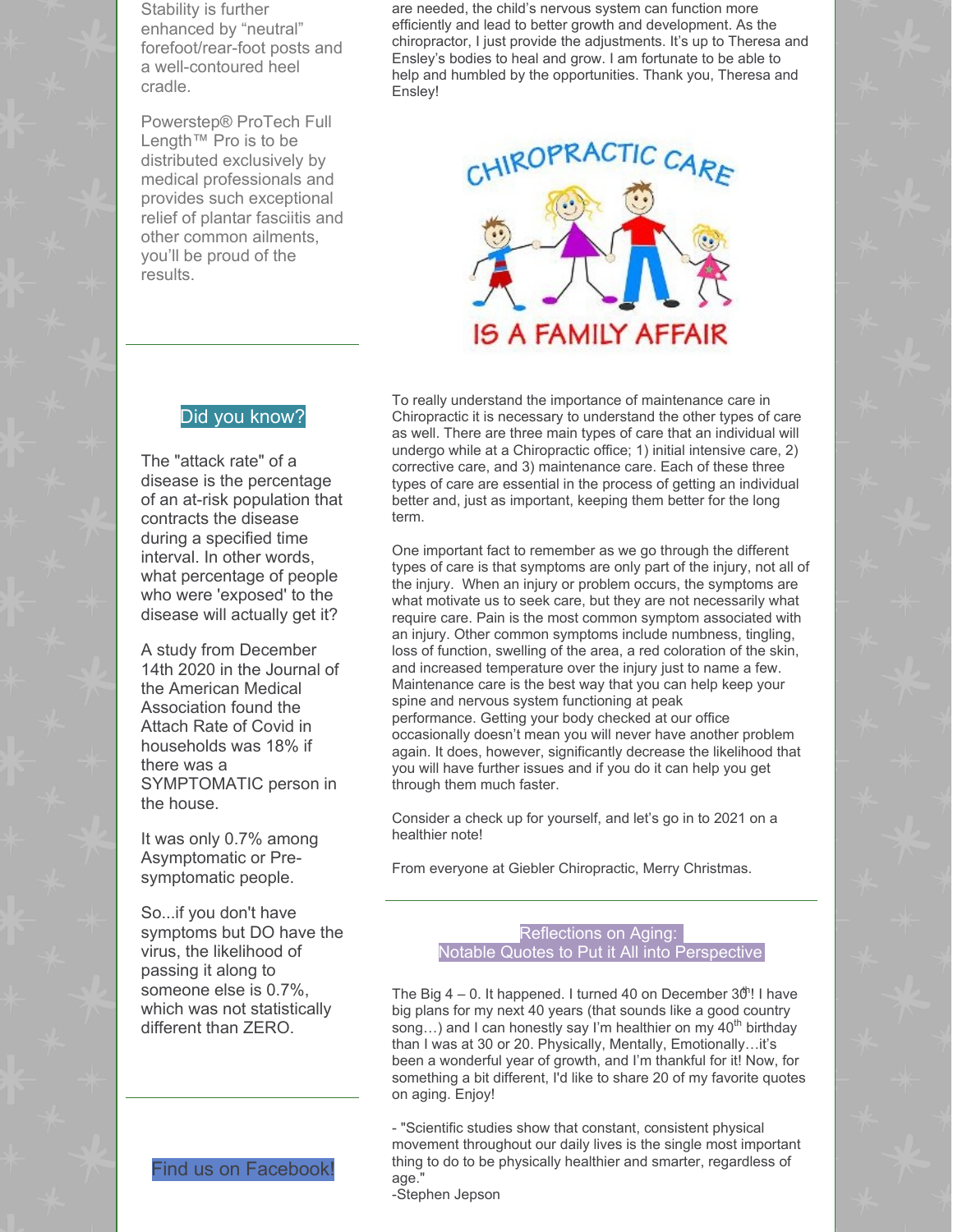

Click Here to go to our [Facebook](https://www.facebook.com/gieblerchiro/) page!

Riddle answer:

2021 It happens every year.

#### - "How old would you be if you didn't know how old you were?" -Satchel Paige

- "No one can avoid aging, but aging productively is something else."

-Katharine Graham

-. "We have all met people that act 'old' or think a number makes them old, and I truly don't believe that is the case. If you have a good attitude toward aging, and you do what you can to live healthy and take care of yourself, I don't think the number matters."

-Tabatha Coffey

- When you're an athlete and you play every day and are conditioning yourself every year, the aging is gradual. -Cal Ripken, Jr.

- "Nothing matters more than your health. Healthy living is priceless. What millionaire wouldn't pay dearly for an extra 10 or 20 years of healthy aging?" -Peter Diamandis

- "We can't avoid age. However, we can avoid some aging. Continue to do things. Be active. Life is fantastic in the way it adjusts to demands; if you use your muscles and mind, they stay there much longer." -Charles H. Townes



-"Old age isn't so bad when you consider the alternative." -Maurice Chevalier

- "Men do not quit playing because they grow old; they grow old because they quit playing."

-Oliver Wendell Holmes (this was my Grandpa Toby Zinkgraf's favorite quote!)

- "I don't believe one grows older. I think that what happens early on in life is that at a certain age one stands still and stagnates." -T.S. Eliot

-"We've put more effort into helping folks reach old age than into helping them enjoy it." -Frank A. Clark

- "At 20 years of age the will reigns; at 30 the wit; at 40 the judgment." -Benjamin Franklin

-. "To get back my youth I would do anything in the world, except take up exercise, get up early, or be respectable." -Oscar Wilde

Happy New Year, and here's to Health and Wellness in 2021… take action in your life! If you're looking for me on New Year's Day Morning…I'll be looking for the sunrise someplace in woods.

#### Upcoming Events

#### **Office Closed**

New Year's Day January 1st, 2021

Dr. Nic out January 22nd thru 29th.

Dr. Mark will be here January 22nd & 29th

Dr. Grace here will be here January 25th

## **Massage Starting December 29th**

Tuesdays only, 8AM-9PM

(https://square.site/book/8PP0X 50CQZQY2/massage-therapyby-mickaela)